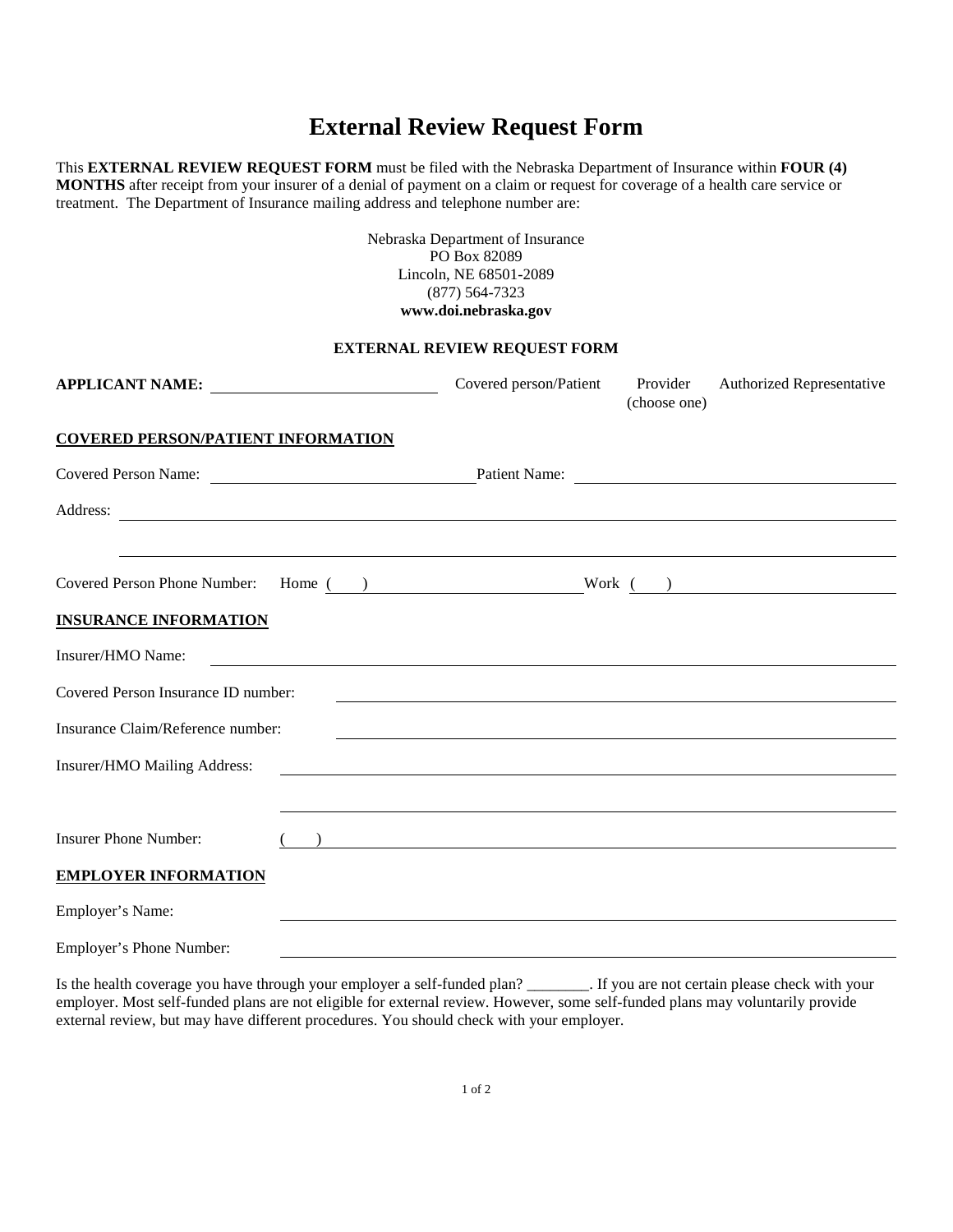#### **HEALTH CARE PROVIDER INFORMATION**

|                        | Treating Physician/Health Care Provider:                                 |
|------------------------|--------------------------------------------------------------------------|
| Address:               |                                                                          |
|                        |                                                                          |
| <b>Contact Person:</b> | Phone Number: ( )                                                        |
| Medical Record Number: |                                                                          |
|                        | <b>REASON FOR HEALTH CARRIER DENIAL (Please check one)</b>               |
|                        | The health care service or treatment is not medically necessary.         |
|                        | The health care service or treatment is experimental or investigational. |

**SUMMARY OF EXTERNAL REVIEW REQUEST** (Enter a brief description of the claim, the request for health care service or treatment that was denied, and/or attach a copy of the denial from your health carrier)\*

\*You may also describe in your own words the health care service or treatment in dispute and why you are appealing this denial using the attached pages below.

#### **EXPEDITED REVIEW**

You may request that your external appeal be handled on an expedited basis if a delay would seriously jeopardize the life or health of the patient or would jeopardize the patient's ability to regain maximum function. To complete this request, your treating health care provider must fill out the attached form: Certification of Treating Health Care Provider for Expedited Consideration of a Patient's External Review Appeal.

Is this a request for an expedited appeal? Yes No

#### **SIGNATURE AND RELEASE OF MEDICAL RECORDS**

To appeal your health carrier's denial, you must sign and date this external review request form and consent to the release of medical records.

I, \_\_\_\_\_\_\_\_\_\_\_\_\_\_\_\_\_\_\_\_\_\_\_\_\_\_\_\_\_\_\_, hereby request an external appeal. I attest that the information provided in this application is true and accurate to the best of my knowledge. I authorize my insurance company and my health care providers to release all relevant medical or treatment records to the independent review organization and the Nebraska Department of Insurance. I understand that the independent review organization and the Nebraska Department of Insurance will use this information to make a determination on my external appeal and that the information will be kept confidential and not be released to anyone else. This release is valid for one year.

Signature of Covered Person (or legal representative)\* Date \*(Parent, Guardian, Conservator or Other – Please Specify)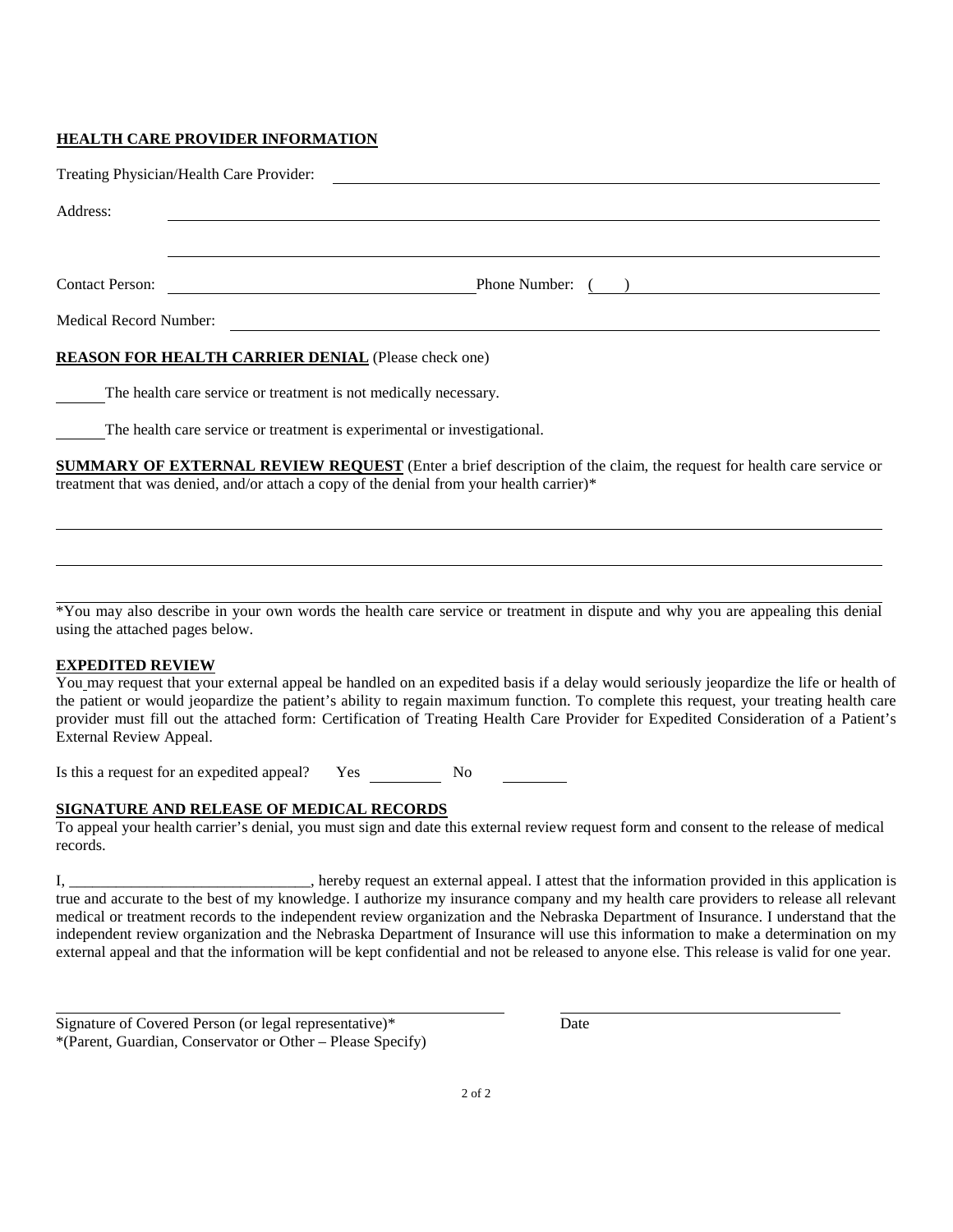### **Appointment of Authorized Representative**

**(Fill out this section only if someone else will be representing you in this appeal.)**

You can represent yourself, or you may ask another person, including your treating health care provider, to act as your authorized representative. You may revoke this authorization at any time.

I hereby authorize \_\_\_\_\_\_\_\_\_\_\_\_\_\_\_\_\_\_\_\_\_\_\_\_\_\_\_\_\_\_\_\_\_\_\_ to pursue my appeal on my behalf.

| Signature of Covered Person (or legal representative)*<br>*(Parent, Guardian, Conservator or Other—Please Specify) | Date      |
|--------------------------------------------------------------------------------------------------------------------|-----------|
| Address of Authorized Representative:                                                                              |           |
| Phone Number: Daytime (                                                                                            | Evening ( |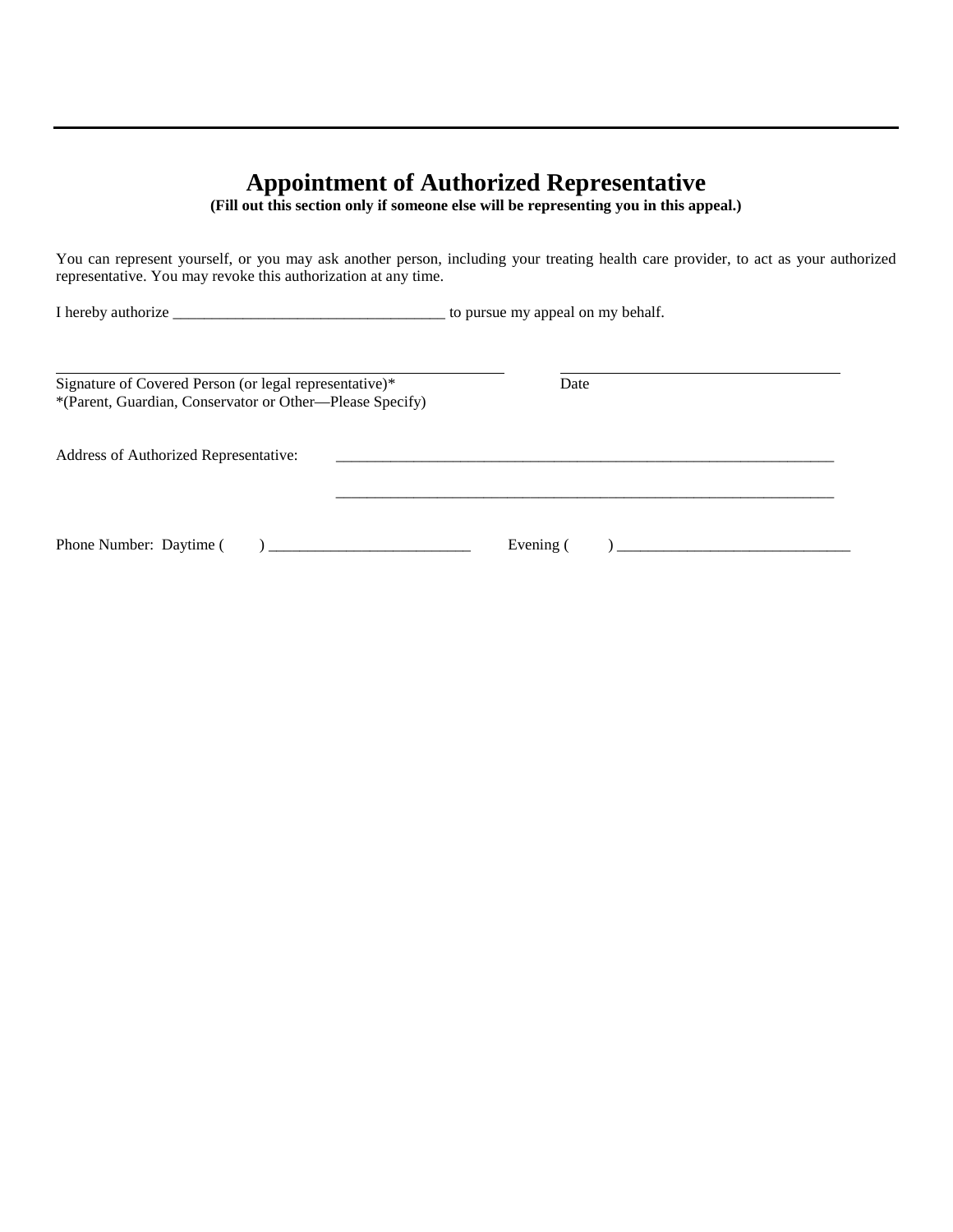# **Health Care Service or Treatment Decision in Dispute**

DESCRIBE IN YOUR OWN WORDS THE DISAGREEMENT WITH YOUR HEALTH CARRIER. INDICATE CLEARLY THE SERVICE(S) BEING DENIED AND THE SPECIFIC DATE(S) BEING DENIED. EXPLAIN WHY YOU DISAGREE. ATTACH ADDITIONAL PAGES IF NECESSARY AND INCLUDE AVAILABLE PERTINENT MEDICAL RECORDS, ANY INFORMATION YOU RECEIVED FROM YOUR HEALTH CARRIER CONCERNING THE DENIAL, ANY PERTINENT PEER LITERATURE OR CLINICAL STUDIES, **AND ANY ADDITIONAL INFORMATION FROM YOUR PHYSICIAN/HEALTH CARE PROVIDER THAT YOU WANT THE INDEPENDENT REVIEW ORGANIZATION REVIEWER TO CONSIDER**.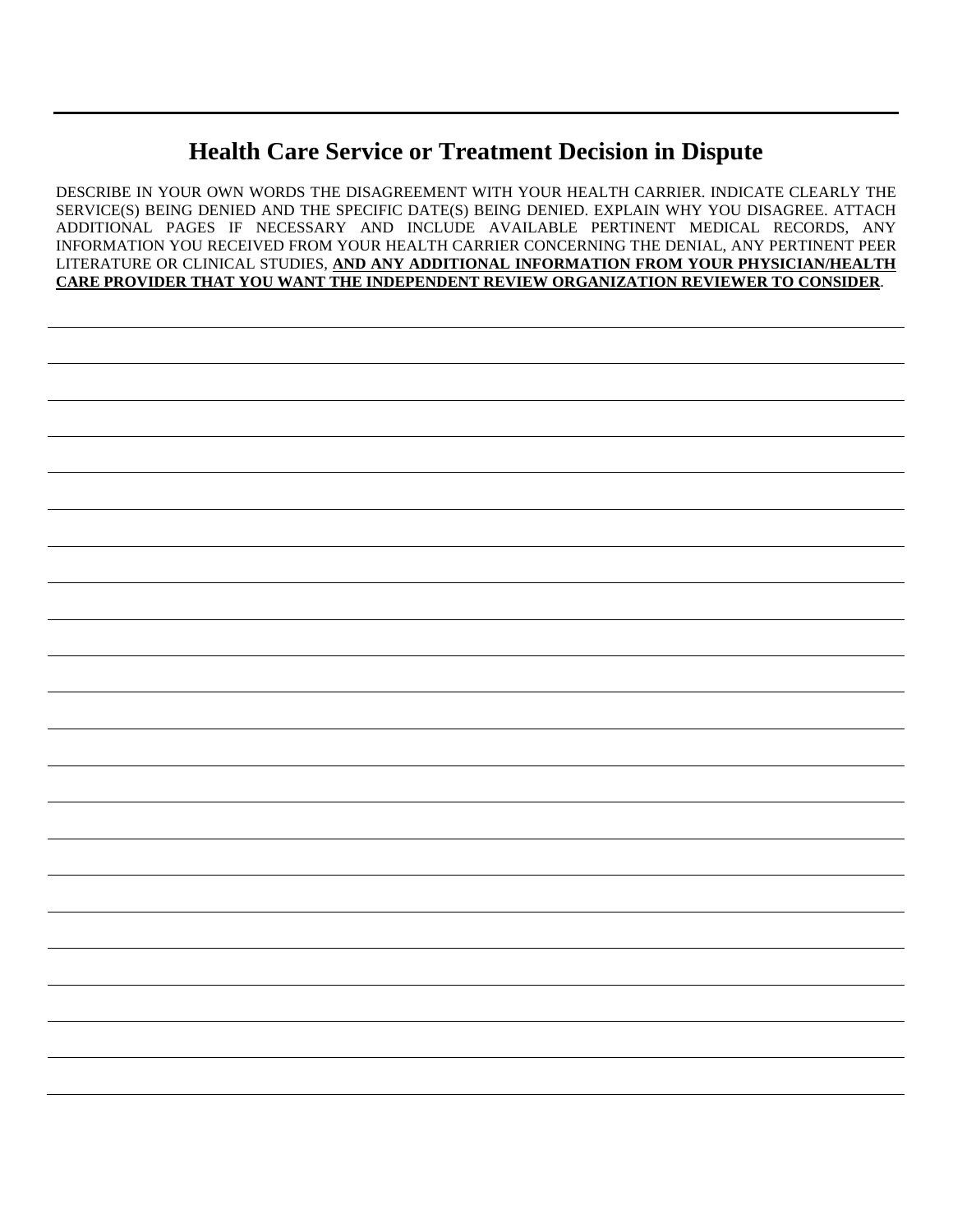## **What To Send and Where To Send It**

#### **PLEASE CHECK BELOW (NOTE: YOUR REQUEST WILL NOT BE ACCEPTED FOR FULL REVIEW UNLESS ALL FOUR (4) ITEMS BELOW ARE INCLUDED\*)**

- 1. **YES**, I have included this completed application form signed and dated.
- 2. **YES**, I have included a photocopy of my insurance identification card or other evidence showing that I am insured by the health insurance company named in this application;
- 3. **YES\*\***, I have enclosed the letter from my health carrier or utilization review company that states:
	- (a) their decision is final and that I have exhausted all internal review procedures; or
	- (b) they have waived the requirement to exhaust all of the health carrier's internal review procedures.

\*\*You may make a request for external review without exhausting all internal review procedures under certain circumstances. You should contact Department of Insurance at the address and telephone number below.

 4. **YES**, I have included a copy of my certificate of coverage, my insurance policy benefit booklet, which lists the benefits under my health benefit plan OR provided a copy of my member ID number.

Call the Nebraska Department of Insurance at (877) 564-7323 if you need help in completing this application or if you do not have one or more of the above items and would like information on alternative ways to complete your request for external review.

If you are requesting a standard external review, send all paperwork to:

Nebraska Department of Insurance PO Box 82089 Lincoln, NE 68501-2089 **www.doi.nebraska.gov**

**If you are requesting an expedited external review, call the Nebraska Department of Insurance before sending your paperwork, and you will receive instructions on the quickest way to submit the application and supporting information.**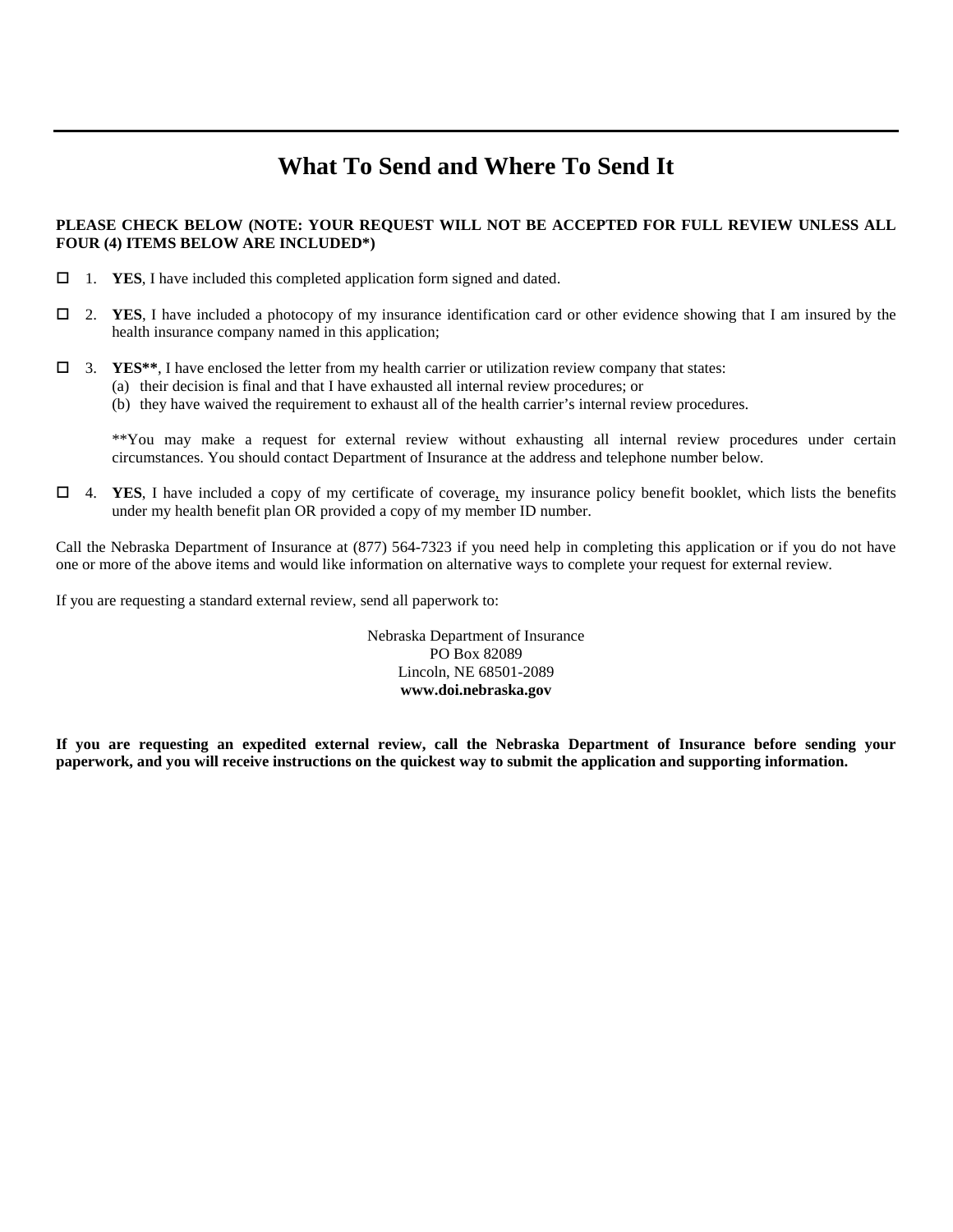# **Certification of Treating Health Care Provider For Expedited Consideration of a Patient's External Review Appeal**

### **NOTE TO THE TREATING HEALTH CARE PROVIDER**

Patients can request an external review when a health carrier has denied a health care service or course of treatment on the basis of a utilization review determination that the requested health care service or course of treatment does not meet the health carrier's requirements for medical necessity, appropriateness, health care setting, level of care or effectiveness of the health care service or treatment you requested. The Nebraska Department of Insurance oversees external appeals. The standard external review process can take up to 45 days from the date the patient's request for external review is received by our department. Expedited external review is available only if the patient's treating health care provider certifies that adherence to the time frame for the standard external review would seriously jeopardize the life or health of the covered person or would jeopardize the covered person's ability to regain maximum function. An expedited external review must be completed at most within 72 hours. This form is for the purpose of providing the certification necessary to trigger expedited review.

#### **GENERAL INFORMATION**

| Name of Treating Health Care Provider:  |                                                                       |                                                                                                                      |                                                                                                                                                                                                                                  |  |  |  |  |
|-----------------------------------------|-----------------------------------------------------------------------|----------------------------------------------------------------------------------------------------------------------|----------------------------------------------------------------------------------------------------------------------------------------------------------------------------------------------------------------------------------|--|--|--|--|
| Mailing Address:                        |                                                                       | <u> Andreas Andreas Andreas Andreas Andreas Andreas Andreas Andreas Andreas Andreas Andreas Andreas Andreas Andr</u> |                                                                                                                                                                                                                                  |  |  |  |  |
| Phone Number:                           | <u> 1989 - Johann Harry Barn, mars ar breist fan de Fryske kommer</u> | Fax Number:                                                                                                          | о производительно в составительно в составительно в составительно в составительно в составительно в составител<br>В составите составительно в составительно в составительно в составительно в составительно в составительно в со |  |  |  |  |
| Licensure and Area of Clinic Specialty: |                                                                       |                                                                                                                      |                                                                                                                                                                                                                                  |  |  |  |  |
| Name of Patient:                        |                                                                       |                                                                                                                      |                                                                                                                                                                                                                                  |  |  |  |  |
|                                         | Patient's Insurance Member ID number:                                 |                                                                                                                      |                                                                                                                                                                                                                                  |  |  |  |  |

#### **CERTIFICATION**

I hereby certify that: I am a treating health care provider for

(hereafter referred to as "the patient"); adherence to the time frame for conducting a standard external review of the patient's appeal would, in my professional judgment, seriously jeopardize the life or health of the patient or would jeopardize the patient's ability to regain maximum function; and, for this reason, the patient's appeal of the denial by the patient's health carrier of the requested health care service or course of treatment should be processed on an expedited basis.

\_\_\_\_\_\_\_\_\_\_\_\_\_\_\_\_\_\_\_\_\_\_\_\_\_\_\_\_\_\_\_\_\_\_\_\_\_\_\_\_\_\_\_\_ Treating Health Care Provider's Name (Please Print)

\_\_\_\_\_\_\_\_\_\_\_\_\_\_\_\_\_\_\_\_\_\_\_\_\_\_\_\_\_\_\_\_\_\_\_\_\_\_\_\_\_\_\_\_